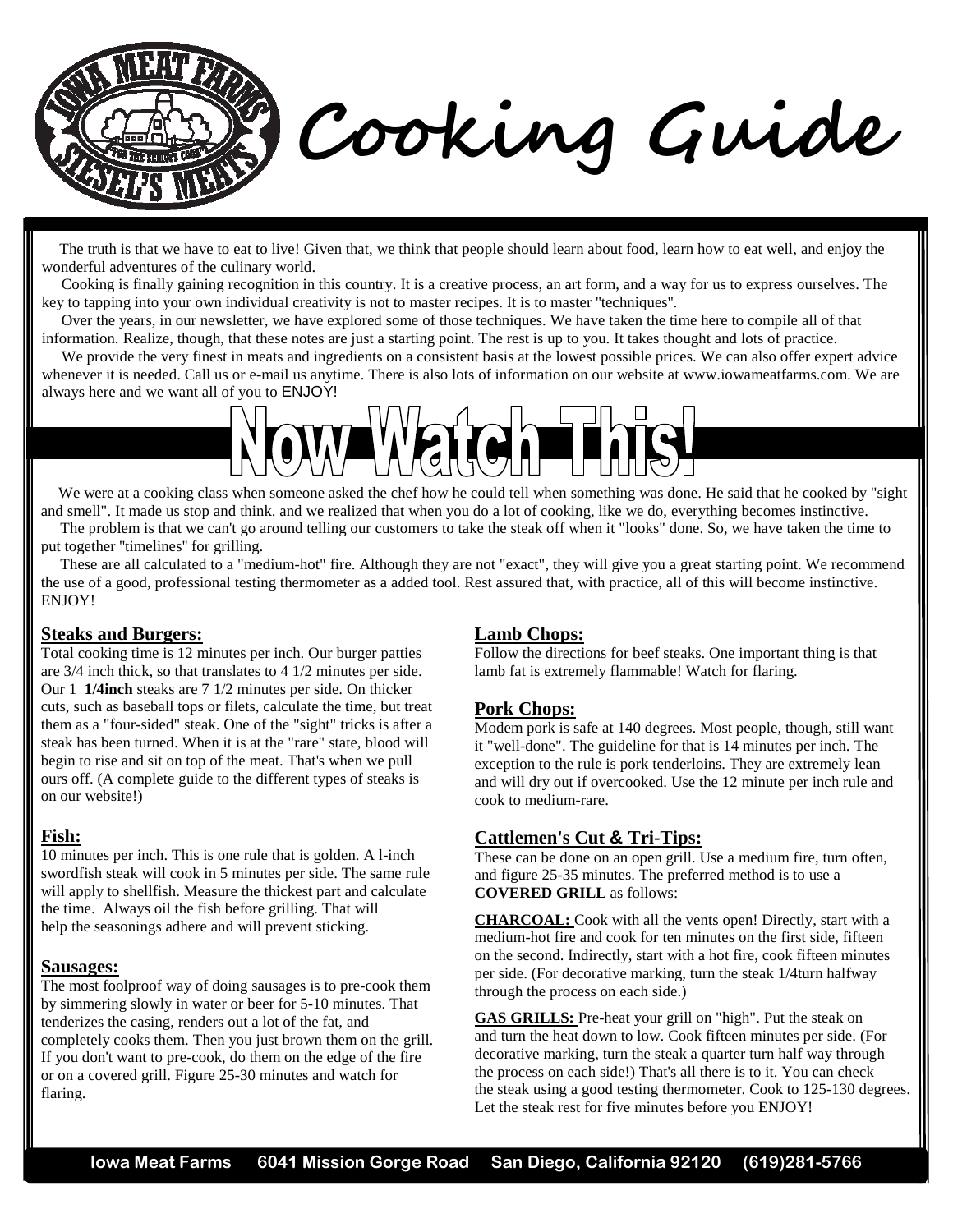

 Over the years, over the counter, no item has been more discussed than "ribs". In fact, those "discussions" often turned to controversy. See, everyone seems to think that "their" method is the only method. The fact is that there are three ways to attain the very same goal. Getting there is a lot easier if you understand exactly WHAT you are doing and WHY you are doing it. Our starting point, then, is to look at the process scientifically.

 "Meat" is composed of two different tissues. They are "muscle" and "connective". The muscle becomes tender at 140 degrees and begins to toughen and dry at 170. Connective tissue is "collagen", and it breaks down to form gelatin, creating richness and flavor. The problem is that it does not do this until it reaches the boiling point of water, 212 degrees.

 In order to keep the muscle from drying out and give the connective tissue a chance to break down, we introduce moisture! The rule is: RIBS NEED MOIST HEAT TO BE TENDER AND JUICY!

 Each of the three methods has its own merit. We will discuss each of them, and you can make your own decision. All of these apply to any type of rib. The times that are given are for PORK ribs. If you are doing beef shortribs or prime rib bones, increase those times by 50%.

 These times are just guidelines. Whenever you are cooking something that is inherently tough, the instructions are to "cook until tender". Ribs, though, have a built in indicator. As they cook, the meat starts to shrink away from the bones. When you see the tips of the bone begin to appear, they are ready.

 Once we have covered the whole cooking process, we will discuss sauces and seasonings. Is all this too much trouble? Doing something really well always gives its own reward, but, in this case, you get to take that reward to the table and share it with family and friends!

### **True Barbecue**

 This is for the purist. It is "Texas" style BBQ. It is traditionally done over a slow, open fire for a long, long time. To keep the fire low, it is doused with water. The ribs are basted, or "mopped", frequently. These two actions introduce moisture to the process. Bursts of steam from the fire enable the connective tissue to break down.

 This can also be accomplished in a covered gas or charcoal grill or a "smoker". In any case, the process and the science are still the same. Low heat and lots of time. How much time depends on how much heat you use. The longer and slower you cook the ribs, the more smoke flavor they will absorb. You need to experiment with this and find the right formula for your own tastes.

 Whether you are using an open fire, gas, charcoal, or smoker, there is one rule that you have to follow. **When cooking over low heat, remember that the ribs must be kept above 212 degrees for a sustained period of time in order for the connective tissue to break down!**

## **Boiling**

 This is the first of the "shortcut" methods. As unorthodox as it may seem, it is the method that a lot of restaurants use. All you do is boil, or simmer, the ribs until they are tender.

 Bring the water to a boil, drop in the ribs, return to a boil, and cook for about fifteen minutes. Turn them down to a simmer and cook until they are tender.

 This method makes the most sense if you are cooking for a large group like a restaurant does. They can be done way ahead of time and finished off on the grill in a matter of minutes. It also has the advantage of removing some of the excess fat.

*(Continued on page 3)*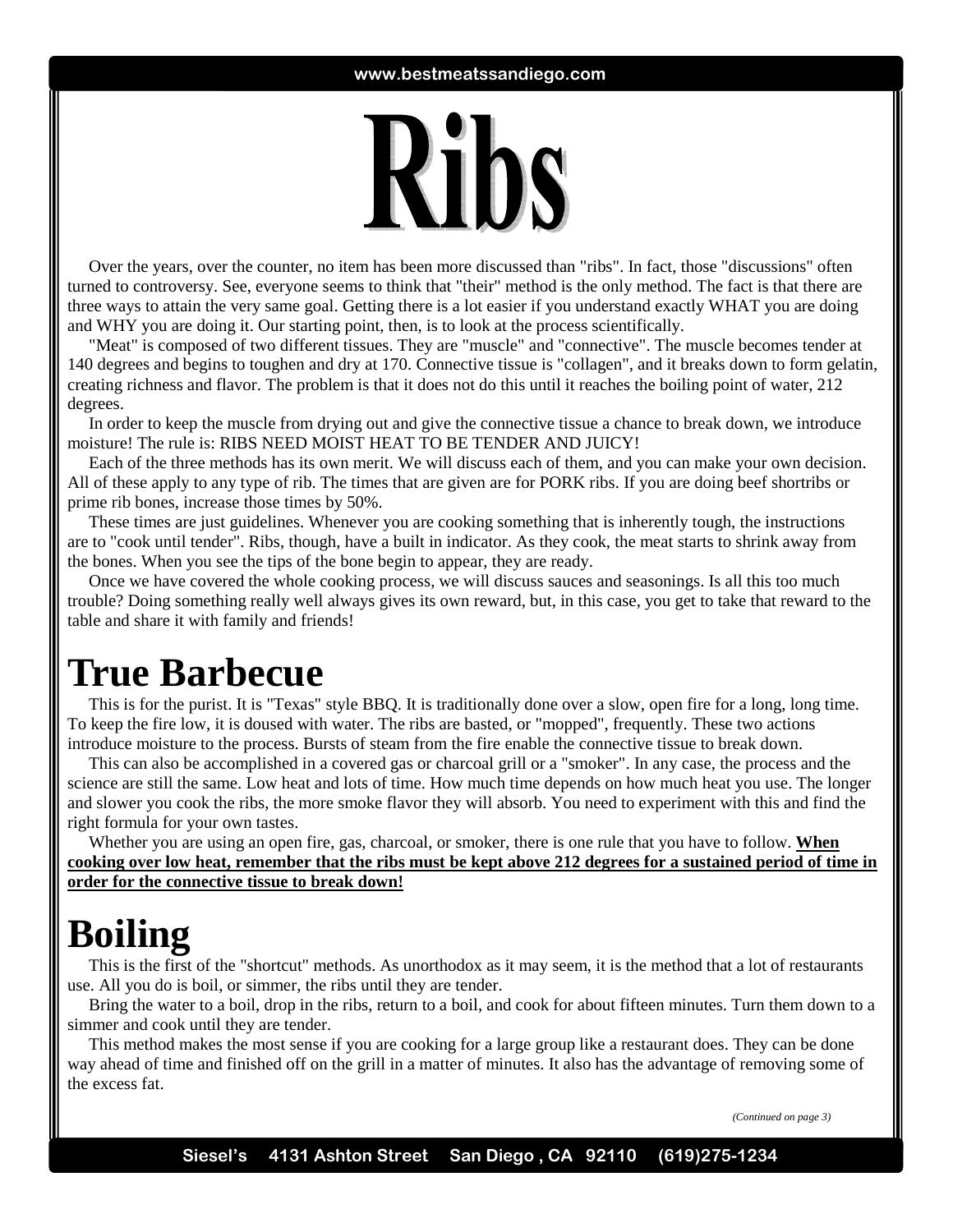#### *(Conttnuedfrom page 2)*

 The one argument against it is that you are boiling the flavor out of the meat. You can overcome that by flavoring the liquid with celery, onion, carrot, garlic, apple, lemon, etc. The broth can then be used for other purposes, such as boiling fresh corn.

 From this point, you are going to "finish" them on the grill. You can do this quickly over a hot fire, or you can go the low and slow route. That's something you will have to play with.

 The ribs are fully cooked, so what you are doing is coloring them and adding flavor. You will also be adding your sauce, but we will discuss that later.

### **Steaming**

 This second shortcut method can be accomplished several ways. In any case, it involves cooking the ribs in a tightly contained atmosphere in which moisture has been introduced.

 The simplest way to do this, and the way that we do them, is to **place the ribs in a roasting pan, add a small amount of liquid, cover tightly, and cook in a 350 degree oven for one hour. If you aren't in a hurry, drop the temp to 300 and give them two hours . (Slower is better!)**

 We find this simpler and cleaner than boiling, and the ribs will come out fully cooked and tender. They can be finished off in the oven or on the grill. The only disadvantage is that you may not want to crank up the oven on a hot day.

 You can accomplish the same thing outdoors by using a covered grill as your "oven". Regulate the heat and follow the directions above. Or, you can simply wrap the ribs in several thicknesses of foil and place in the covered grill or on an open fire. Make sure that no steam is escaping and turn frequently to avoid scorching.

Times will vary according to the level of heat. Just remember to add some liquid to the ribs before you wrap them.

### **Rib Summary**

 Those are the three basic methods of doing ribs. There are probably an infinite number of ways to combine them. You just need to experiment and pick your own favorite way. Remember that the more you learn about cooking, the more you will enjoy it, and the more you will be able to share it with family and friends.

 There are a couple of more things that we need to discuss before we wrap this up. They concern sauces, seasonings, and liquids.

*MOPPING SAUCES:* If you are following the "true" BBQ method, you use a basting, or "mopping", sauce. These introduce flavor and the critical moisture for the process. They can be anything from beer to coffee to a vinegar-based sauce. There are plenty of recipes for these, and there are ready to use sauces available. "Johnny D's" is very popular and very good.

*DIPPING SAUCES:* These are the traditional "barbecue" sauces. They are usually tomato based with lots of sugar and are designed to be used after the ribs are cooked. You can "glaze" the ribs with them during the last ten minutes or so of cooking. Just remember that the sugar in the sauce will bum, so use sparingly and carefully.

*RUBS:* Considered mandatory for true BBQ, these are simply dry herbs and spices. There are literally dozens and dozens of them available. Experimentation is, again, the key. Find one that you like or stick to salt and pepper. We use "Iowa Meat Farms All Purpose Seasoning Salt", "Siesel's Seasoning", or "Bad Byron's Butt Rub".

*LIQUID:* In the boiling or steaming methods, you can use water, beer, coffee, broth, or any combination that you like. When they are available during the Spring and early Summer, we like to use Sweet Imperial Onions when we steam our ribs. They add a subtle flavor and have a high moisture content. You don't need any extra liquid. You can use any onion in the off season, but you will need to add a bit of moisture.

 THAT is the rib story! We have concluded, and are firmly convinced, that the best way to cook ribs is …….. YOUR WAY! **ENJOY!**